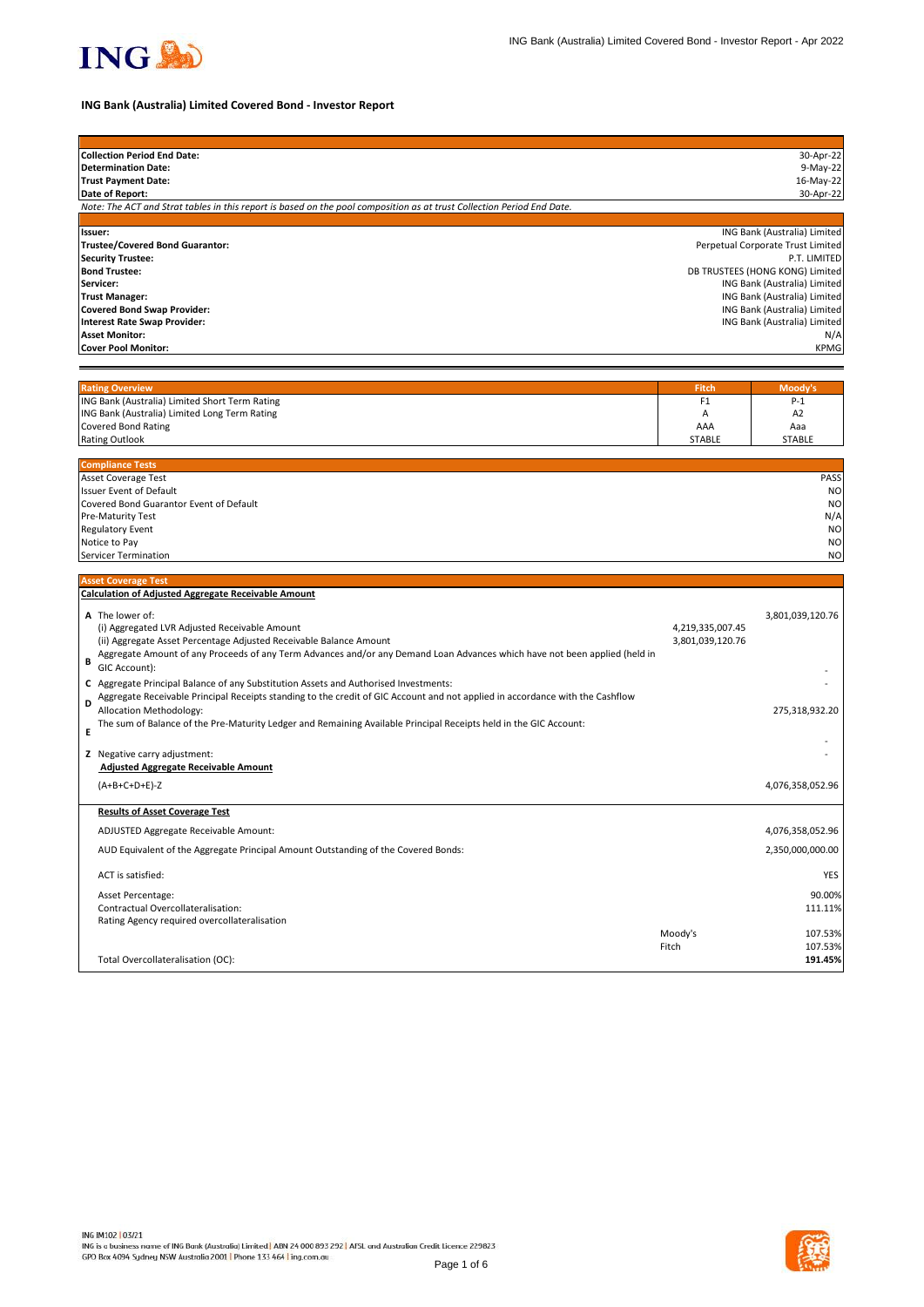

### **Bonds Issuance**

| <b>Bonds</b>                         | <b>Series 2</b> | Series 3       | Series 4       | <b>Series 5</b><br>(Tranche 1) | <b>Series 5</b><br>(Tranche 2) | Series <sub>6</sub> |
|--------------------------------------|-----------------|----------------|----------------|--------------------------------|--------------------------------|---------------------|
| <b>Issue Date</b>                    | 30-Aug-18       | 20-Aug-19      | 20-Aug-19      | 19-Aug-21                      | 3-Dec-21                       | 19-Aug-21           |
| <b>Principal Balance</b>             | 600,000,000.00  | 250,000,000.00 | 500,000,000.00 | 625,000,000.00                 | 250,000,000.00                 | 125,000,000.00      |
| <b>AUD Equivalent</b>                | 600,000,000.00  | 250,000,000.00 | 500,000,000.00 | 625,000,000.00                 | 250,000,000.00                 | 125,000,000.00      |
| <b>Currency</b>                      | <b>AUD</b>      | <b>AUD</b>     | <b>AUD</b>     | <b>AUD</b>                     | <b>AUD</b>                     | <b>AUD</b>          |
| <b>Exchange Rate</b>                 | N/A             | N/A            | N/A            | N/A                            | N/A                            | N/A                 |
| <b>Coupon Frequency</b>              | Semi-Annual     | Quarterly      | Semi-Annual    | Quarterly                      | Quarterly                      | Semi-Annual         |
| <b>Coupon Rate</b>                   | 3.00%           | 3M BBSW+ 0.67% | 1.45%          | 3M BBSW+ 0.40%                 | 3M BBSW+ 0.40%                 | 1.10%               |
| <b>Listing</b>                       | N/A             | N/A            | N/A            | N/A                            | N/A                            | N/A                 |
| <b>ISIN</b>                          | AU3CB0255776    | AU3FN0049524   | AU3CB0265718   | AU3FN0062527                   | AU3FN0062527                   | AU3CB0282358        |
| Note type                            | <b>FIXED</b>    | VARIABLE       | <b>FIXED</b>   | VARIABLE                       | VARIABLE                       | <b>FIXED</b>        |
| <b>Maturity Date</b>                 | 7-Sep-23        | 20-Aug-24      | 20-Aug-24      | 19-Aug-26                      | 19-Aug-26                      | 19-Aug-26           |
| <b>Extended Due for Payment Date</b> | 7-Sep-24        | 20-Aug-25      | 20-Aug-25      | 19-Aug-27                      | 19-Aug-27                      | 19-Aug-27           |

*Note :*

- Series 1 matured on 07-Sep-21

# **Funding Summary**

|                           | <b>Nominal Value</b> |
|---------------------------|----------------------|
| Intercompany Note:        | 2,350,000,000.00     |
| Senior Demand Note:       | 2.149.000.000.00     |
| Subordinated Demand Note: |                      |
| <b>Total Funding:</b>     | 4,499,000,000.00     |

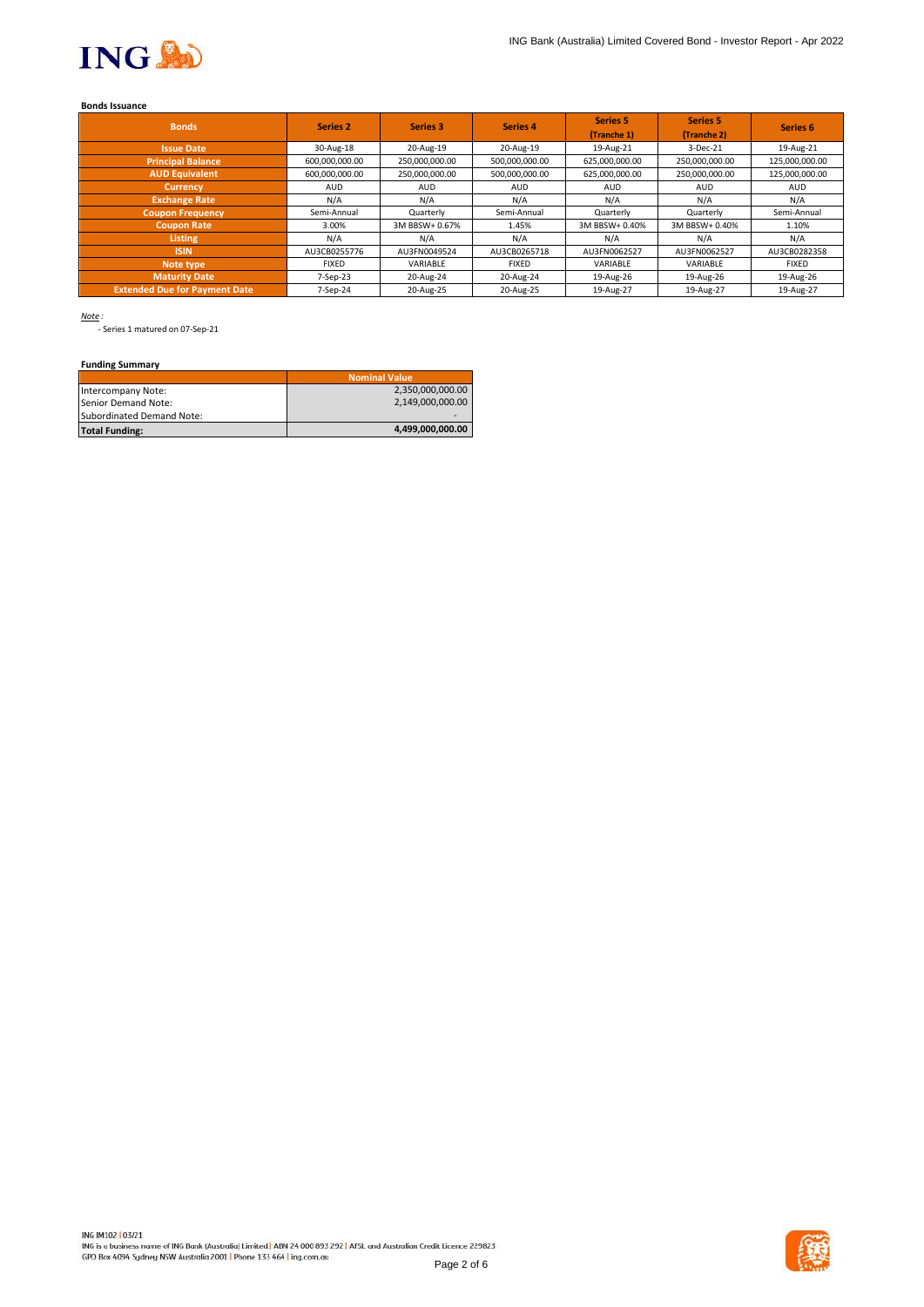

#### **Pool Summary Details**

| Table 1: Summary of Characteristics of the Pool |                  |
|-------------------------------------------------|------------------|
| Total Current Loan Balance (\$)                 | 4,223,681,067.79 |
| Number of Loans                                 | 14,023           |
| Average Loan Size (\$)                          | 301,196.68       |
| Maximum Current Loan Balance (\$)               | 1,553,360.25     |
| Total Security Value (\$)                       | 9,014,954,196.80 |
| Average Security Value (\$)                     | 642,869.16       |
| Weighted Average Current LVR                    | 59.80%           |
| Maximum Current LVR                             | 99.20%           |
| Weighted Average Indexed LVR                    | 48.53%           |
| Weighted Average Original Term (months)         | 345.91           |
| Weighted Average Seasoning (months)             | 48.24            |
| Weighted Average Remaining Term (months)        | 297.67           |
| Maximum Remaining Term (months)                 | 352.00           |
| <b>Investment Loans</b>                         | 14.90%           |
| Owner Occupied Loans                            | 85.10%           |
| <b>Fixed Rate Loans</b>                         | 26.72%           |
| <b>Interest Only Loans</b>                      | 4.95%            |
| Weighted Average Borrower Interest Rate         | 2.79%            |
| <b>Full Documentation Loans</b>                 | 100.00%          |
| Loans >30 days in arrears                       | 0.06%            |
|                                                 |                  |
| Prepayment history (CPR)                        | 29.19%           |
| Prepayment history (SMM)                        | 2.84%            |

#### **Table 2 : Outstanding Balance LVR Distribution**

| <b>Current LVR</b>    | <b>Current Balance</b>   | <b>Current Balance %</b> | <b>Number</b> | Number % |
|-----------------------|--------------------------|--------------------------|---------------|----------|
| $<=40%$               | 774,331,207.05           | 18.33%                   | 4,675         | 33.34%   |
| $>40\%$ & <=45%       | 235,919,379.92           | 5.59%                    | 825           | 5.88%    |
| $>45\%$ & <=50%       | 274,285,547.16           | 6.49%                    | 885           | 6.31%    |
| >50% & <=55%          | 303,928,917.84           | 7.20%                    | 928           | 6.62%    |
| >55% & <=60%          | 346,829,229.75           | 8.21%                    | 991           | 7.07%    |
| $>60\%$ & <=65%       | 330,547,698.79           | 7.83%                    | 917           | 6.54%    |
| $>65\%$ & $\leq$ 70%  | 351,654,714.35           | 8.33%                    | 919           | 6.55%    |
| $>70\%$ & $\leq 75\%$ | 476,915,708.61           | 11.29%                   | 1,195         | 8.52%    |
| $>75\%$ & $\leq 80\%$ | 518,233,667.70           | 12.27%                   | 1,261         | 8.99%    |
| $>80\%$ & <=85%       | 202,682,993.08           | 4.80%                    | 492           | 3.51%    |
| $>85\%$ & <=90%       | 232,419,093.45           | 5.50%                    | 535           | 3.82%    |
| >90% & <=95%          | 174,540,649.99           | 4.13%                    | 398           | 2.84%    |
| >95% & <=100%         | 1,392,260.10             | 0.03%                    |               | 0.01%    |
| >100%                 | $\overline{\phantom{a}}$ | 0.00%                    |               | 0.00%    |
| <b>Total</b>          | 4,223,681,067.79         | 100.00%                  | 14,023        | 100.00%  |

#### **Table 3 : Outstanding Indexed Balance LVR Distribution**

| <b>Indexed Current LVR</b> | <b>Current Balance</b>   | <b>Current Balance %</b> | <b>Number</b> | Number % |
|----------------------------|--------------------------|--------------------------|---------------|----------|
| $<=40%$                    | 1,356,575,791.29         | 32.12%                   | 6,676         | 47.61%   |
| $>40\%$ & <=45%            | 365,115,546.30           | 8.64%                    | 1,067         | 7.61%    |
| $>45\%$ & <=50%            | 392,616,831.21           | 9.30%                    | 1,107         | 7.89%    |
| $>50\%$ & <=55%            | 381,120,678.41           | 9.02%                    | 1,011         | 7.21%    |
| >55% & <=60%               | 496,186,466.94           | 11.75%                   | 1,240         | 8.84%    |
| $>60\%$ & <=65%            | 450,744,558.05           | 10.67%                   | 1,089         | 7.77%    |
| $>65\%$ & <=70%            | 298,407,131.28           | 7.07%                    | 727           | 5.18%    |
| >70% & <=75%               | 241,667,103.96           | 5.72%                    | 566           | 4.04%    |
| $>75\%$ & $\leq 80\%$      | 142,829,390.11           | 3.38%                    | 326           | 2.32%    |
| $>80\%$ & <=85%            | 71,279,808.52            | 1.69%                    | 155           | 1.11%    |
| $>85\%$ & <=90%            | 26,139,135.93            | 0.62%                    | 57            | 0.41%    |
| >90% & <=95%               | 998,625.79               | 0.02%                    |               | 0.01%    |
| >95% & <=100%              | $\overline{\phantom{a}}$ | 0.00%                    |               | 0.00%    |
| >100%                      | $\overline{\phantom{a}}$ | 0.00%                    |               | 0.00%    |
| <b>Total</b>               | 4,223,681,067.79         | 100.00%                  | 14,023        | 100.00%  |

### **Table 4 : Outstanding Balance Distribution**

| <b>Distribution</b> | <b>Current Balance</b> | <b>Current Balance %</b> | <b>Number</b> | Number % |
|---------------------|------------------------|--------------------------|---------------|----------|
| $0 - 50,000$        | 13,482,547.42          | 0.32%                    | 774           | 5.52%    |
| 50,001 - 100,000    | 64,421,496.59          | 1.53%                    | 845           | 6.03%    |
| 100,001 - 200,000   | 407,633,332.21         | 9.65%                    | 2,639         | 18.82%   |
| 200,001 - 300,000   | 837,957,058.39         | 19.84%                   | 3,368         | 24.02%   |
| 300,001 - 400,000   | 974,307,723.23         | 23.07%                   | 2,803         | 19.99%   |
| 400,001 - 500,000   | 799,557,532.26         | 18.93%                   | 1,795         | 12.80%   |
| 500,001 - 600,000   | 509,656,359.46         | 12.07%                   | 937           | 6.68%    |
| 600,001 - 700,000   | 309, 363, 347.45       | 7.32%                    | 479           | 3.42%    |
| 700,001 - 800,000   | 162,176,501.36         | 3.84%                    | 218           | 1.55%    |
| 800,001 - 900,000   | 93,409,652.97          | 2.21%                    | 111           | 0.79%    |
| 900,001 - 1,000,000 | 48,134,257.13          | 1.14%                    | 51            | 0.36%    |
| >1,000,000          | 3,581,259.32           | 0.08%                    |               | 0.02%    |
| <b>Total</b>        | 4,223,681,067.79       | 100.00%                  | 14,023        | 100.00%  |

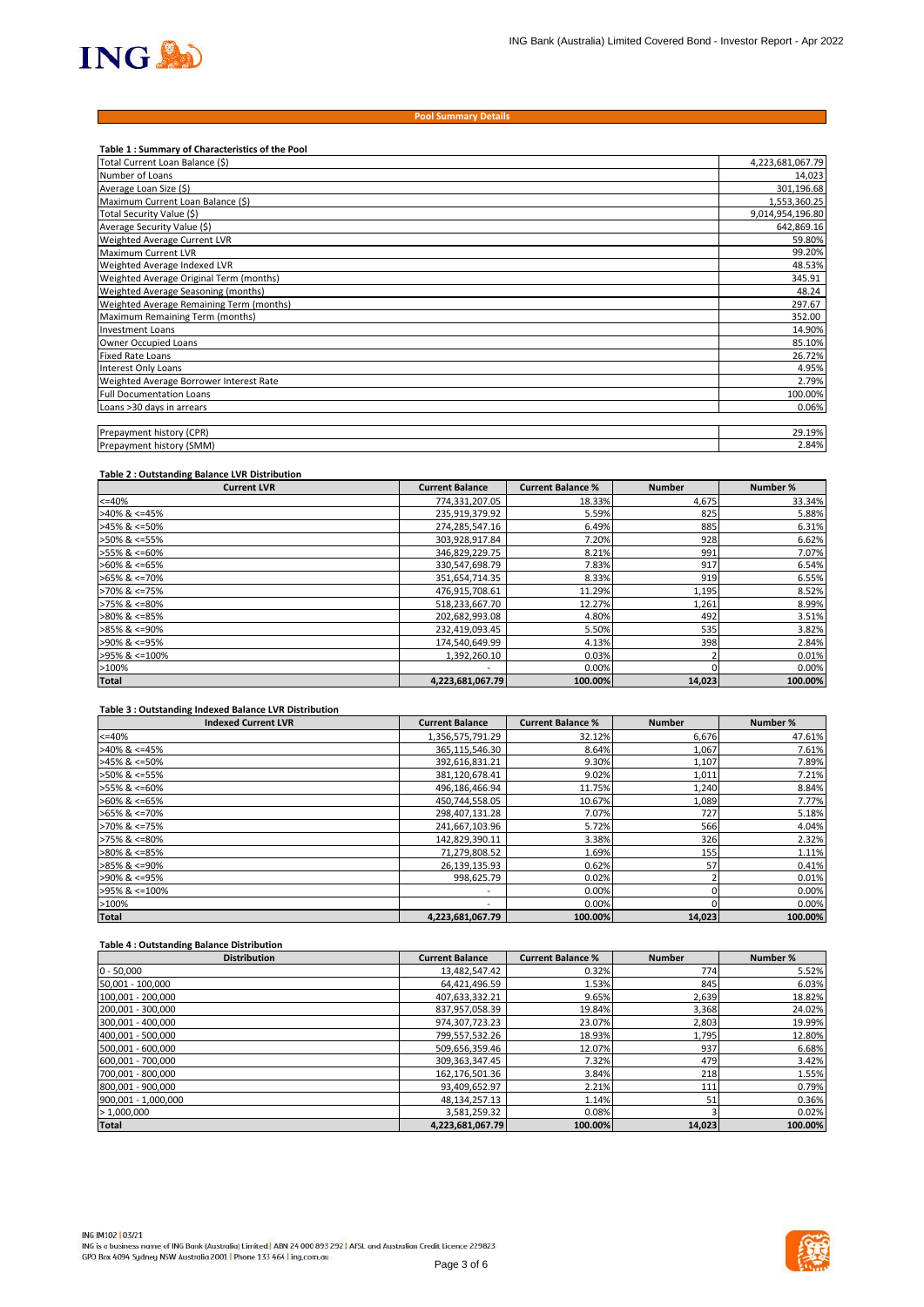

### **Table 5 : Mortgage Insurance**

| <b>Mortgage Insurer</b> | <b>Current Balance</b> | <b>Current Balance %</b> | <b>Number</b> | Number % |
|-------------------------|------------------------|--------------------------|---------------|----------|
| QBE                     | 12.616.071.29          | 0.30%                    | Q7.<br>∍∠     | 0.66%    |
| <b>GENWORTH</b>         | 700.099.449.23         | 16.58%                   | 1.991         | 14.20%   |
| Uninsured               | 3.510.965.547.27       | 83.13%                   | 11.940        | 85.15%   |
| <b>Total</b>            | 4.223.681.067.79       | 100.00%                  | 14.023        | 100.00%  |

# **Table 6 : Geographic Distribution**

| <b>State</b> | <b>Current Balance</b> | <b>Current Balance %</b> | <b>Number</b> | Number % |
|--------------|------------------------|--------------------------|---------------|----------|
| <b>NSW</b>   | 1,388,677,146.57       | 32.88%                   | 4,151         | 29.60%   |
| <b>ACT</b>   | 169,735,563.30         | 4.02%                    | 554           | 3.95%    |
| <b>VIC</b>   | 1,309,130,595.73       | 31.00%                   | 4,221         | 30.10%   |
| QLD          | 647,332,210.82         | 15.33%                   | 2,286         | 16.30%   |
| <b>WA</b>    | 351,897,756.63         | 8.33%                    | 1,328         | 9.47%    |
| <b>SA</b>    | 268,952,743.23         | 6.37%                    | 1,127         | 8.04%    |
| <b>NT</b>    | 23,724,001.01          | 0.56%                    | 87            | 0.62%    |
| <b>TAS</b>   | 64,231,050.50          | 1.52%                    | 269           | 1.92%    |
| <b>Total</b> | 4,223,681,067.79       | 100.00%                  | 14,023        | 100.00%  |

#### **Table 7 : Profile By Interest Rate Type**

| <b>Interest Type</b> | <b>Current Balance</b> | <b>Current Balance %</b> | <b>Number</b> | Number % |
|----------------------|------------------------|--------------------------|---------------|----------|
| Variable Rate        | 3.094.913.772.65       | 73.28%                   | 10.898        | 77.72%   |
| <b>Fixed Rate</b>    | 1.128.767.295.14       | 26.72%                   | 3.125         | 22.28%   |
| <b>Total</b>         | 4.223.681.067.79       | 100.00%                  | 14.023        | 100.00%  |

# **Table 8: Balance in Arrears**

| <b>Balance in Arrears</b>             | <b>Current Balance</b> | <b>Current Balance %</b> | <b>Number</b> | Number % |
|---------------------------------------|------------------------|--------------------------|---------------|----------|
| Balance Current (<= 30 days)          | 4.220.997.526.58       | 99.94%                   | 14.012        | 99.92%   |
| Balance in Arrears > 30 to <= 60 days | 2,446,665.10           | $0.06\%$                 | 10            | 0.07%    |
| Balance in Arrears > 60 to <= 90 days | 236.876.11             | 0.01%                    |               | 0.01%    |
| Balance in Arrears > 90 days          | -                      | 0.00%                    |               | 0.00%    |
| <b>Total</b>                          | 4,223,681,067.79       | 100.00%                  | 14,023        | 100.00%  |

#### **Table 9: Mortgage pool by mortgage loan interest rate**

| <b>Interest Rate</b>              | <b>Current Balance</b>       | <b>Current Balance (%)</b> | <b>Number</b> | Number % |
|-----------------------------------|------------------------------|----------------------------|---------------|----------|
| up to and including 3.00%         | 3,055,829,935.16             | 72.35%                     | 9,018         | 64.31%   |
| > 3.00% up to and including 3.25% | 580,194,910.74               | 13.74%                     | 2,238         | 15.96%   |
| > 3.25% up to and including 3.50% | 230,810,329.84               | 5.46%                      | 1,030         | 7.35%    |
| > 3.50% up to and including 3.75% | 114,316,335.22               | 2.71%                      | 483           | 3.44%    |
| > 3.75% up to and including 4.00% | 69,394,196.45                | 1.64%                      | 341           | 2.43%    |
| > 4.00% up to and including 4.25% | 99,836,647.88                | 2.36%                      | 628           | 4.48%    |
| > 4.25% up to and including 4.50% | 52,935,512.62                | 1.25%                      | 196           | 1.40%    |
| > 4.50% up to and including 4.75% | 7,560,578.78                 | 0.18%                      | 30            | 0.21%    |
| > 4.75% up to and including 5.00% | 12,232,537.03                | 0.29%                      | 57            | 0.41%    |
| > 5.00% up to and including 5.25% | 570,084.07                   | 0.01%                      |               | 0.01%    |
| > 5.25% up to and including 5.50% |                              | 0.00%                      | 0             | 0.00%    |
| > 5.50% up to and including 5.75% | ۰                            | 0.00%                      | 0             | 0.00%    |
| > 5.75% up to and including 6.00% | ۰.                           | 0.00%                      | 0             | 0.00%    |
| > 6.00% up to and including 6.25% | $\overline{\phantom{a}}$     | 0.00%                      | 0             | 0.00%    |
| > 6.25% up to and including 6.50% | $\overline{\phantom{a}}$     | 0.00%                      |               | 0.00%    |
| > 6.50% up to and including 6.75% | $\overline{\phantom{a}}$     | 0.00%                      |               | 0.00%    |
| > 6.75% up to and including 7.00% | $\overline{\phantom{a}}$     | 0.00%                      | 0             | 0.00%    |
| > 7.00% up to and including 7.25% | $\overline{\phantom{a}}$     | 0.00%                      | 0             | 0.00%    |
| > 7.25% up to and including 7.50% | ۰                            | 0.00%                      | 0             | 0.00%    |
| > 7.50% up to and including 7.75% | $\qquad \qquad \blacksquare$ | 0.00%                      | 0             | 0.00%    |
| > 7.75% up to and including 8.00% | ۰                            | 0.00%                      | 0             | 0.00%    |
| > 8.00% up to and including 8.25% | $\overline{\phantom{a}}$     | 0.00%                      | 0             | 0.00%    |
| > 8.25% up to and including 8.50% | ٠                            | 0.00%                      |               | 0.00%    |
| > 8.50%                           | ٠                            | 0.00%                      |               | 0.00%    |
| <b>Total</b>                      | 4,223,681,067.79             | 100.00%                    | 14,023        | 100.00%  |

# **Table 10: Mortgage pool by Payment Type**

| Payment Type   | <b>Current Balance</b> | <b>Current Balance (%)</b> | <b>Number</b> | Number % |
|----------------|------------------------|----------------------------|---------------|----------|
| <b>P&amp;I</b> | 4.014.743.470.40       | 95.05%                     | 13.475        | 96.09%   |
| Interest Only  | 208.937.597.39         | 4.95%                      | 548           | 3.91%    |
| <b>Total</b>   | 4.223.681.067.79       | 100.00%                    | 14.023        | 100.00%  |

# **Table 11: Mortgage Pool by Documentation Type**

| <b>Documentation Type</b> | <b>Current Balance</b> | <b>Current Balance (%)</b> | <b>Number</b> | Number % |
|---------------------------|------------------------|----------------------------|---------------|----------|
| <b>Full Doc Loans</b>     | 4.223.681.067.79       | 100.00%                    | 14.023        | 100.00%  |
| Low Doc Loans             |                        | 0.00%                      |               | $0.00\%$ |
| No Doc Loans              | -                      | 0.00%                      |               | 0.00%    |
| <b>Total</b>              | 4.223.681.067.79       | 100.00%                    | 14.023        | 100.00%  |

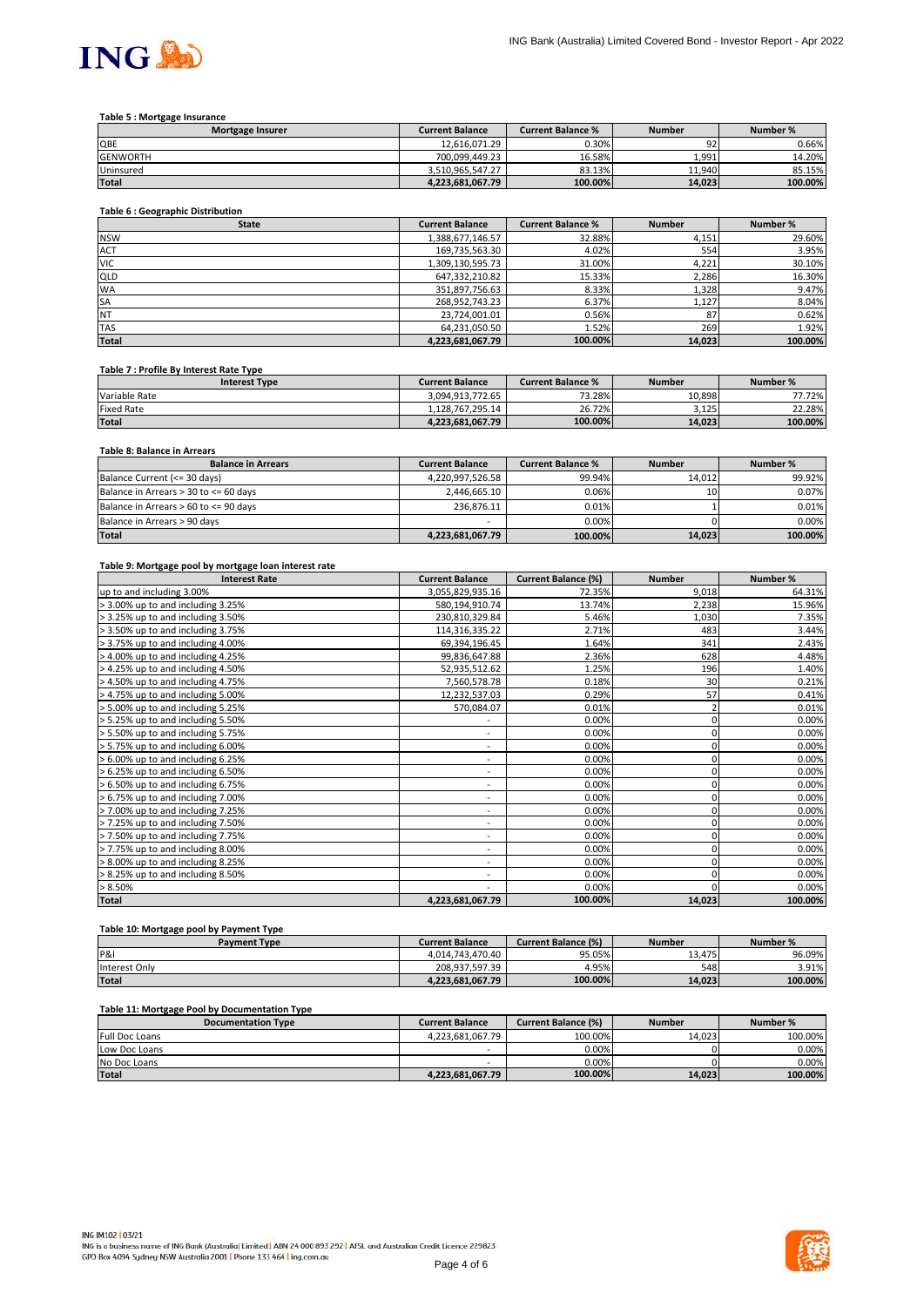

#### **Table 12: Mortgage Pool by Remaining Interest Only Period**

| <b>Remaining Interest Only Period</b>        | <b>Current Balance</b>   | <b>Current Balance (%)</b> | <b>Number</b> | Number % |
|----------------------------------------------|--------------------------|----------------------------|---------------|----------|
| Amortising Loans                             | 4,014,743,470.40         | 95.05%                     | 13,475        | 96.09%   |
| IO loans: > 0 up to and including 1 years    | 134.843.101.30           | 3.19%                      | 346           | 2.47%    |
| IO loans $:$ > 1 up to and including 2 years | 36.697.980.09            | 0.87%                      | 93            | 0.66%    |
| IO loans $:$ > 2 up to and including 3 years | 21,642,903.54            | 0.51%                      | 62            | 0.44%    |
| IO loans : > 3 up to and including 4 years   | 14,367,997.98            | 0.34%                      | 43            | 0.31%    |
| IO loans: > 4 up to and including 5 years    | 1,385,614.48             | 0.03%                      |               | 0.03%    |
| IO loans $:$ > 5 up to and including 6 years | $\overline{\phantom{a}}$ | 0.00%                      |               | 0.00%    |
| IO loans: $> 6$ up to and including 7 years  | $\overline{\phantom{a}}$ | 0.00%                      |               | 0.00%    |
| IO loans $:$ > 7 up to and including 8 years | -                        | 0.00%                      |               | 0.00%    |
| IO loans $:$ > 8 up to and including 9 years | ۰                        | 0.00%                      |               | 0.00%    |
| IO loans: > 9 up to and including 10 years   | $\overline{\phantom{a}}$ | 0.00%                      |               | 0.00%    |
| IO loans : > 10 years                        |                          | 0.00%                      |               | 0.00%    |
| <b>Total</b>                                 | 4,223,681,067.79         | 100.00%                    | 14,023        | 100.00%  |

### **Table 13: Mortgage Pool by Occupancy Status**

| <b>Occupancy Status</b> | <b>Current Balance</b> | <b>Current Balance (%)</b> | <b>Number</b> | Number % |
|-------------------------|------------------------|----------------------------|---------------|----------|
| Owner Occupied          | 3.594.526.010.41       | 85.10%                     | 11.919        | 85.00%   |
| Investment              | 629.155.057.38         | 14.90%                     | 2.104         | 15.00%   |
| <b>Total</b>            | 4.223.681.067.79       | 100.00%                    | 14.023        | 100.00%  |

### **Table 14: Mortgage Pool by Loan Purpose**

| <b>Loan Purpose</b>                  | <b>Current Balance</b> | <b>Current Balance (%)</b> | <b>Number</b> | Number % |
|--------------------------------------|------------------------|----------------------------|---------------|----------|
| Purchase Home (Owner Occupied)       | 2.053.904.774.02       | 48.63%                     | 6,366         | 45.40%   |
| <b>Purchased Investment Property</b> | 334.114.217.76         | 7.91%                      | 1,111         | 7.92%    |
| Refinance Home Loan (Owner Occupied) | 1.540.621.236.39       | 36.48%                     | 5,553         | 39.60%   |
| Refinance Investment Property        | 295.040.839.62         | 6.99%                      | 993           | 7.08%    |
| Other                                | -                      | 0.00%                      |               | 0.00%    |
| <b>Total</b>                         | 4,223,681,067.79       | 100.00%                    | 14,023        | 100.00%  |

#### **Table 15: Mortgage Pool by Loan Seasoning**

| <b>Loan Seasoning</b>                | <b>Current Balance</b> | <b>Current Balance (%)</b> | <b>Number</b> | Number % |
|--------------------------------------|------------------------|----------------------------|---------------|----------|
| up to and including 3 months         |                        | 0.00%                      |               | 0.00%    |
| > 3 up to and including 6 months     | ۰                      | 0.00%                      |               | 0.00%    |
| > 6 up to and including 9 months     | 100,314,962.21         | 2.38%                      | 236           | 1.68%    |
| > 9 up to and including 12 months    | 267,293,949.76         | 6.33%                      | 663           | 4.73%    |
| > 12 up to and including 15 months   | 175,792,311.35         | 4.16%                      | 467           | 3.33%    |
| > 15 up to and including 18 months   | 208,720,585.00         | 4.94%                      | 548           | 3.91%    |
| > 18 up to and including 21 months   | 296,379,592.78         | 7.02%                      | 830           | 5.92%    |
| > 21 up to and including 24 months   | 339,005,520.11         | 8.03%                      | 931           | 6.64%    |
| > 24 up to and including 27 months   | 177,484,701.66         | 4.20%                      | 493           | 3.52%    |
| > 27 up to and including 30 months   | 166,912,880.28         | 3.95%                      | 473           | 3.37%    |
| > 30 up to and including 33 months   | 121,672,504.38         | 2.88%                      | 370           | 2.64%    |
| > 33 up to and including 36 months   | 42,758,726.53          | 1.01%                      | 128           | 0.91%    |
| > 36 up to and including 48 months   | 488,966,308.46         | 11.58%                     | 1,570         | 11.20%   |
| > 48 up to and including 60 months   | 586,530,842.36         | 13.89%                     | 1,853         | 13.21%   |
| > 60 up to and including 72 months   | 627,283,663.23         | 14.85%                     | 2,397         | 17.09%   |
| >72 up to and including 84 months    | 203,963,755.20         | 4.83%                      | 844           | 6.02%    |
| > 84 up to and including 96 months   | 102,789,204.72         | 2.43%                      | 435           | 3.10%    |
| > 96 up to and including 108 months  | 81,210,498.33          | 1.92%                      | 332           | 2.37%    |
| > 108 up to and including 120 months | 36,656,209.47          | 0.87%                      | 151           | 1.08%    |
| > 120 months                         | 199,944,851.96         | 4.73%                      | 1,302         | 9.28%    |
| <b>Total</b>                         | 4,223,681,067.79       | 100.00%                    | 14,023        | 100.00%  |

#### **Table 16: Mortgage Pool by remaining tenor**

| <b>Remaining tenor</b>          | <b>Current Balance</b> | <b>Current Balance (%)</b> | <b>Number</b>   | Number % |
|---------------------------------|------------------------|----------------------------|-----------------|----------|
| up to and including 1 yrs       | 19,054.52              | 0.00%                      |                 | 0.01%    |
| > 1 up to and including 2 yrs   | 160,991.23             | 0.00%                      |                 | 0.04%    |
| > 2 up to and including 3 yrs   | 606,924.42             | 0.01%                      |                 | 0.06%    |
| > 3 up to and including 4 yrs   | 805,646.03             | 0.02%                      | 10 <sup>1</sup> | 0.07%    |
| > 4 up to and including 5 yrs   | 1,696,763.47           | 0.04%                      | 15              | 0.11%    |
| > 5 up to and including 6 yrs   | 4,335,724.27           | 0.10%                      | 35              | 0.25%    |
| > 6 up to and including 7 yrs   | 3,174,316.65           | 0.08%                      | 27              | 0.19%    |
| > 7 up to and including 8 yrs   | 6,964,342.41           | 0.16%                      | 47              | 0.34%    |
| > 8 up to and including 9 yrs   | 6,367,330.97           | 0.15%                      | 60              | 0.43%    |
| > 9 up to and including 10 yrs  | 11,083,099.87          | 0.26%                      | 85              | 0.61%    |
| > 10 up to and including 15 yrs | 164,839,950.05         | 3.90%                      | 1,059           | 7.55%    |
| > 15 up to and including 20 yrs | 365,232,219.83         | 8.65%                      | 1,707           | 12.17%   |
| > 20 up to and including 25 yrs | 1,452,148,328.32       | 34.38%                     | 5,137           | 36.63%   |
| > 25 up to and including 30 yrs | 2,206,246,375.75       | 52.24%                     | 5,826           | 41.55%   |
| $> 30$ yrs                      |                        | 0.00%                      |                 | 0.00%    |
| <b>Total</b>                    | 4,223,681,067.79       | 100.00%                    | 14,023          | 100.00%  |